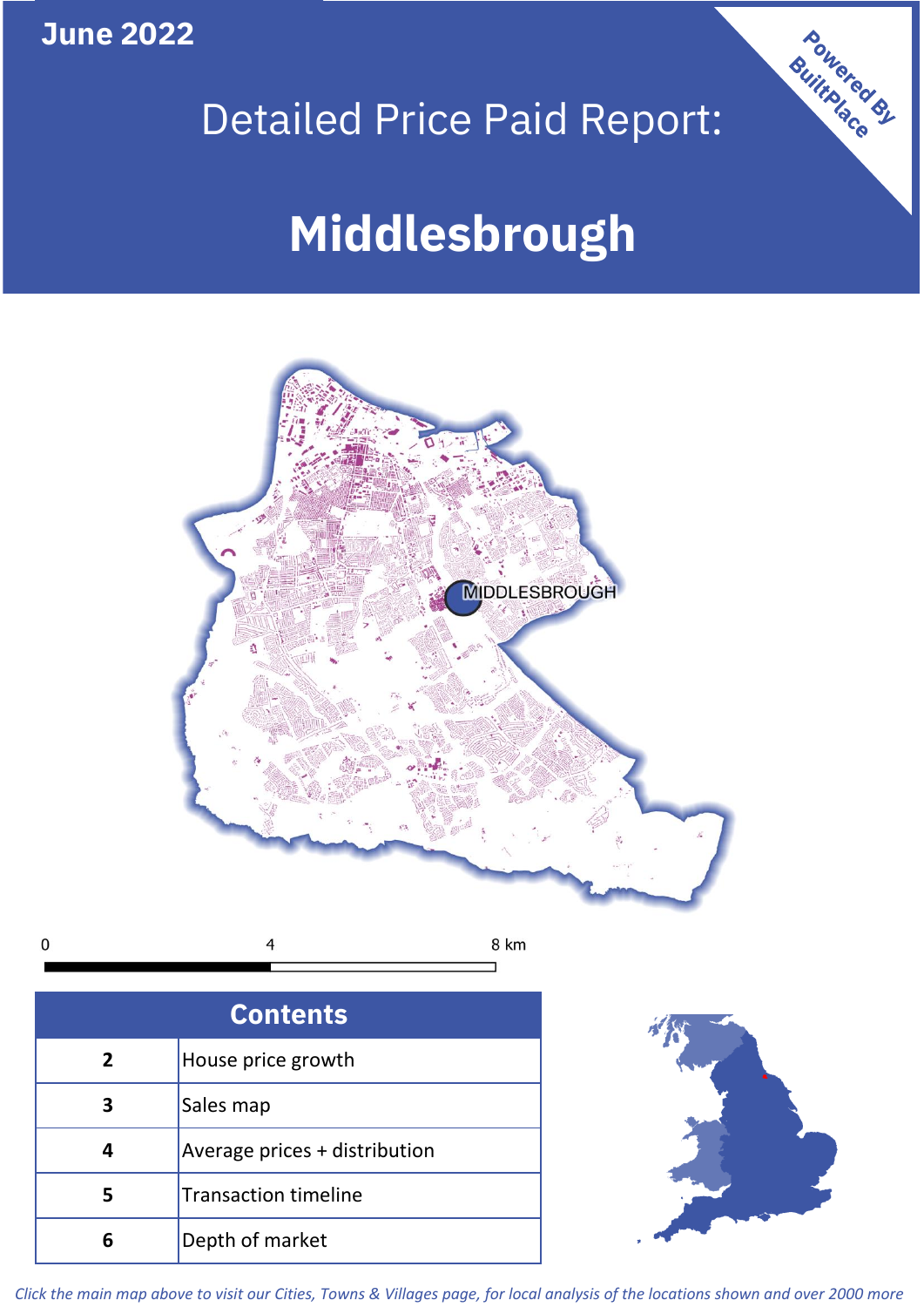### **Headline Data**

|                     | <b>Current level</b> | 3 month | <b>Annual</b> | 5 year | 10 year |
|---------------------|----------------------|---------|---------------|--------|---------|
| <b>House prices</b> | £141,980             | 5.8%    | 11.7%         | 24.4%  | 30.2%   |
| <b>Transactions</b> | 1,924                | $-8.1%$ | 20.4%         | 4.9%   | 38.1%   |

# **House Price Growth (April 2022 data)**

#### *Annual Change in House Prices*



House prices in Middlesbrough grew by 11.7% in the 12 months to April 2022 (based on 3-month smoothed data). By comparison national house prices grew by 10.7% and prices in the North East grew by 9.5% over the same period.

Middlesbrough house prices are now 8.2% above their previous peak in 2007, compared to +11.2% for the North East and +52.9% across England.



#### *Year-To-Date Change in House Prices, December to April*

Local prices have grown by 6.4% in 2022 so far, compared to growth of 6.3% over the same period last year.

#### *Source: OS OpenData; UK House Price Index (Contains HM Land Registry data © Crown copyright)*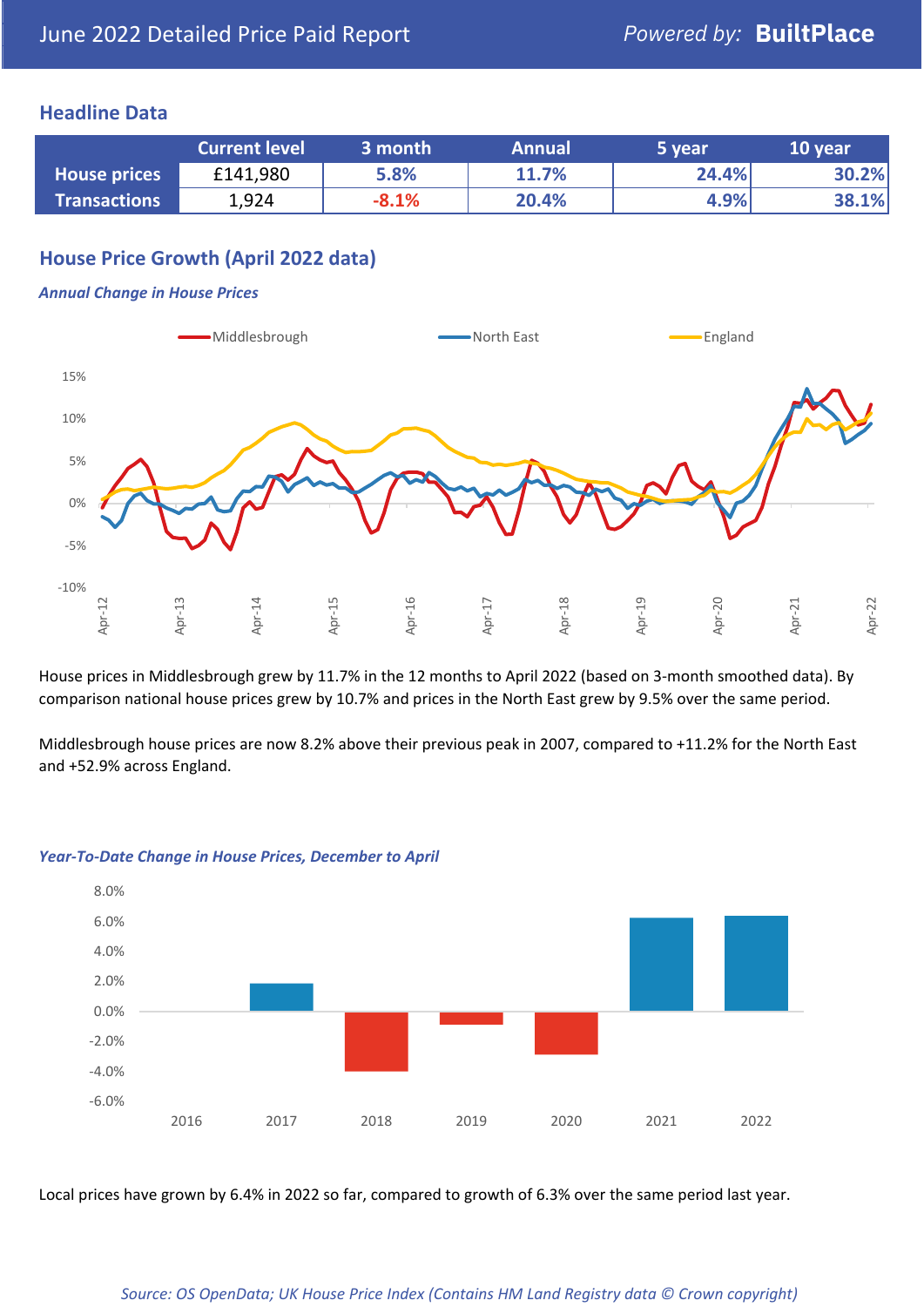# **House Price Map**

*12 months to April 2022*



*Each point is one postcode, coloured by the average value relative to all sales in this local authority (price bands are LA-specific quintiles).*

**Map Key**

| Min      | <b>Max</b> |                            |
|----------|------------|----------------------------|
| Up to    | £63,000    | 1st quintile / lowest 20%  |
| £63,000  | £88,000    | 2nd quintile               |
| £88,000  | £131,000   | 3rd quintile               |
| £131,000 | £182,000   | 4th quintile               |
| £182,000 | and over   | 5th quintile / highest 20% |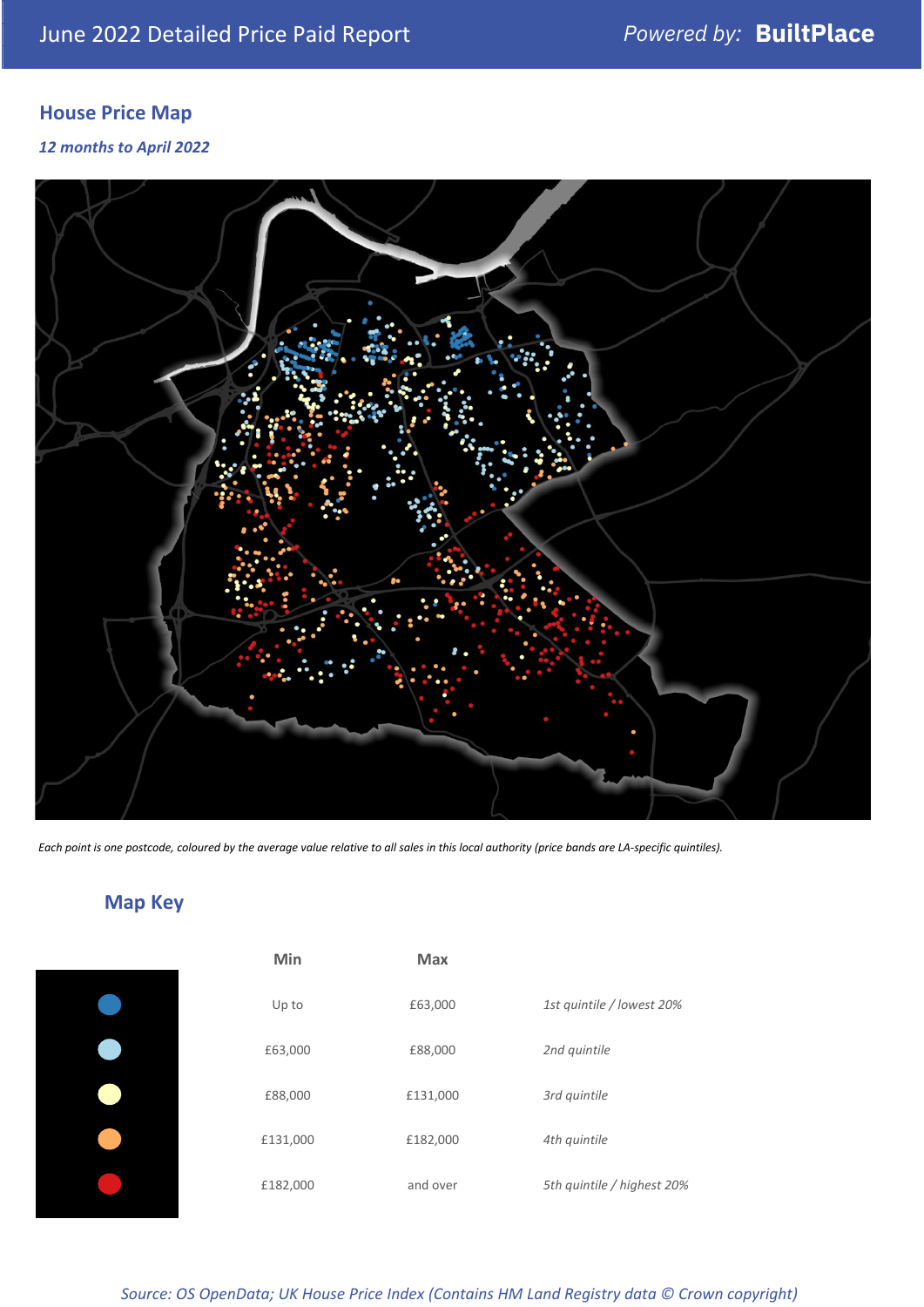# **Average House Price by Property Type**

# *12 months to April 2022*



|                 | <b>New</b>           | <b>Second hand</b> |  |  |
|-----------------|----------------------|--------------------|--|--|
| <b>Flat</b>     | No recorded<br>sales | £78,999            |  |  |
| <b>Terraced</b> | £144,950             | £80,835            |  |  |
| Semi-detached   | £160,579             | £144,357           |  |  |
| <b>Detached</b> | £267,435             | £260,887           |  |  |

# **House Price Distribution by Year**

*All properties, by price band and calendar year (2020 = year to date)*

|                    | 1997 | 2002 | 2007 | 2012 | 2017 | 2019 | 2020 |
|--------------------|------|------|------|------|------|------|------|
| <b>Under £100k</b> | 95%  | 88%  | 48%  | 47%  | 42%  | 46%  | 47%  |
| £100-200k          | 4%   | 10%  | 44%  | 43%  | 41%  | 37%  | 37%  |
| £200-300k          | 0%   | 2%   | 7%   | 7%   | 13%  | 12%  | 13%  |
| £300-400k          | 0%   | 0%   | 1%   | 1%   | 2%   | 4%   | 1%   |
| £400-500k          | 0%   | 0%   | 0%   | 0%   | 1%   | 1%   | 2%   |
| £500k-1m           | 0%   | 0%   | 0%   | 0%   | 1%   | 1%   | 0%   |
| £1-2m              | 0%   | 0%   | 0%   | 0%   | 0%   | 0%   | 0%   |
| <b>Over £2m</b>    | 0%   | 0%   | 0%   | 0%   | 0%   | 0%   | 0%   |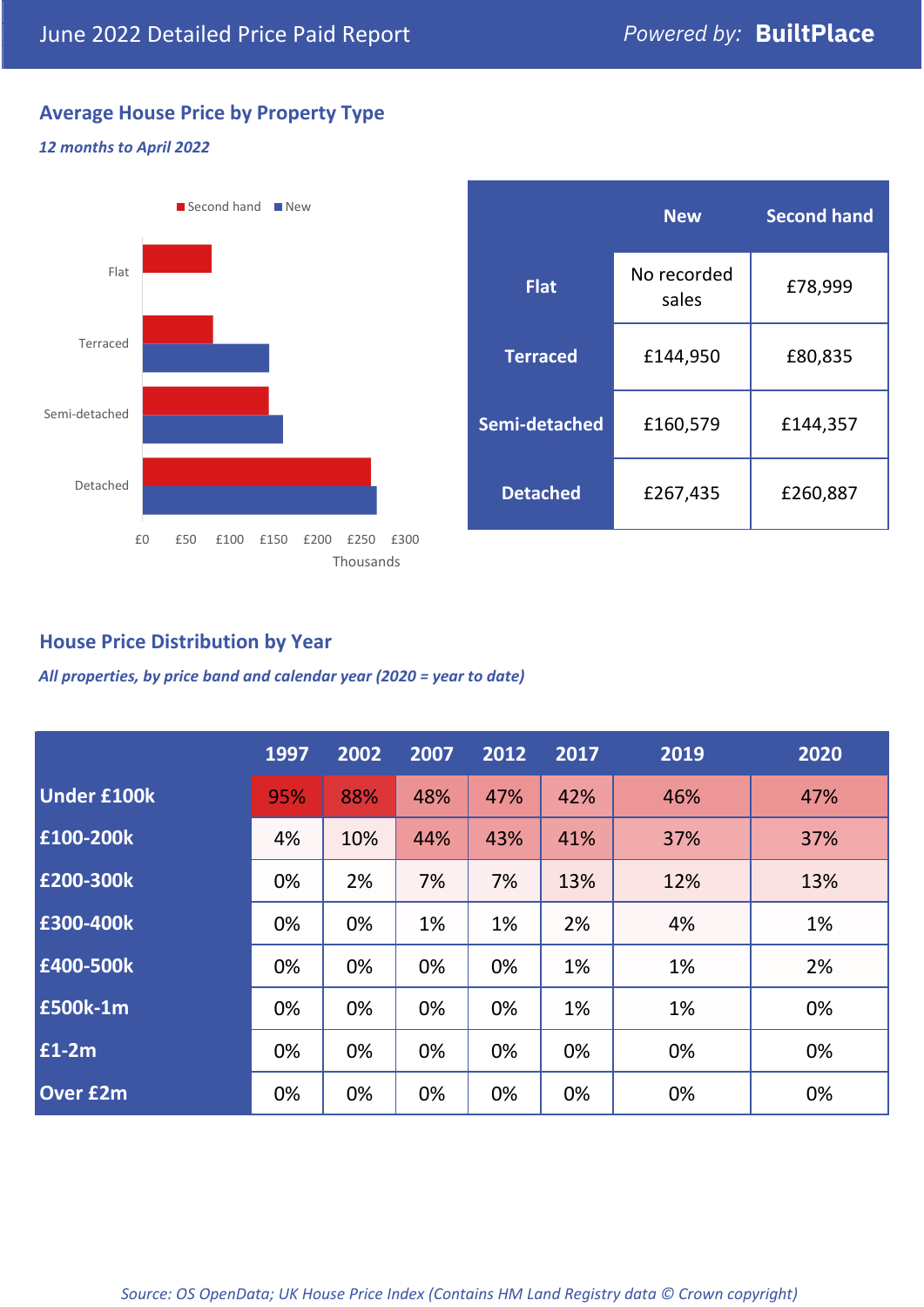# **Transactions (February 2022 data)**

*Annual Transactions, Indexed (2001-05 average = 100)*



There were 1,924 transactions in Middlesbrough during the 12 months to February 2022. This is 66% of the average from 2001-05 and suggests activity is significantly below pre-downturn levels.

Transactions in Middlesbrough have grown by 8.0% since 2014, compared to changes of +3.7% for North East and -7.7% for England.



#### *Cash and New Build Sales as % of Total, by Year*

*Note: The data on this page EXCLUDES transactions identified as transfers under a power of sale/repossessions, buy-to-lets (where they can be identified by a mortgage), and transfers to non-private individuals - i.e. it comprises only Land Registry 'A' data.*